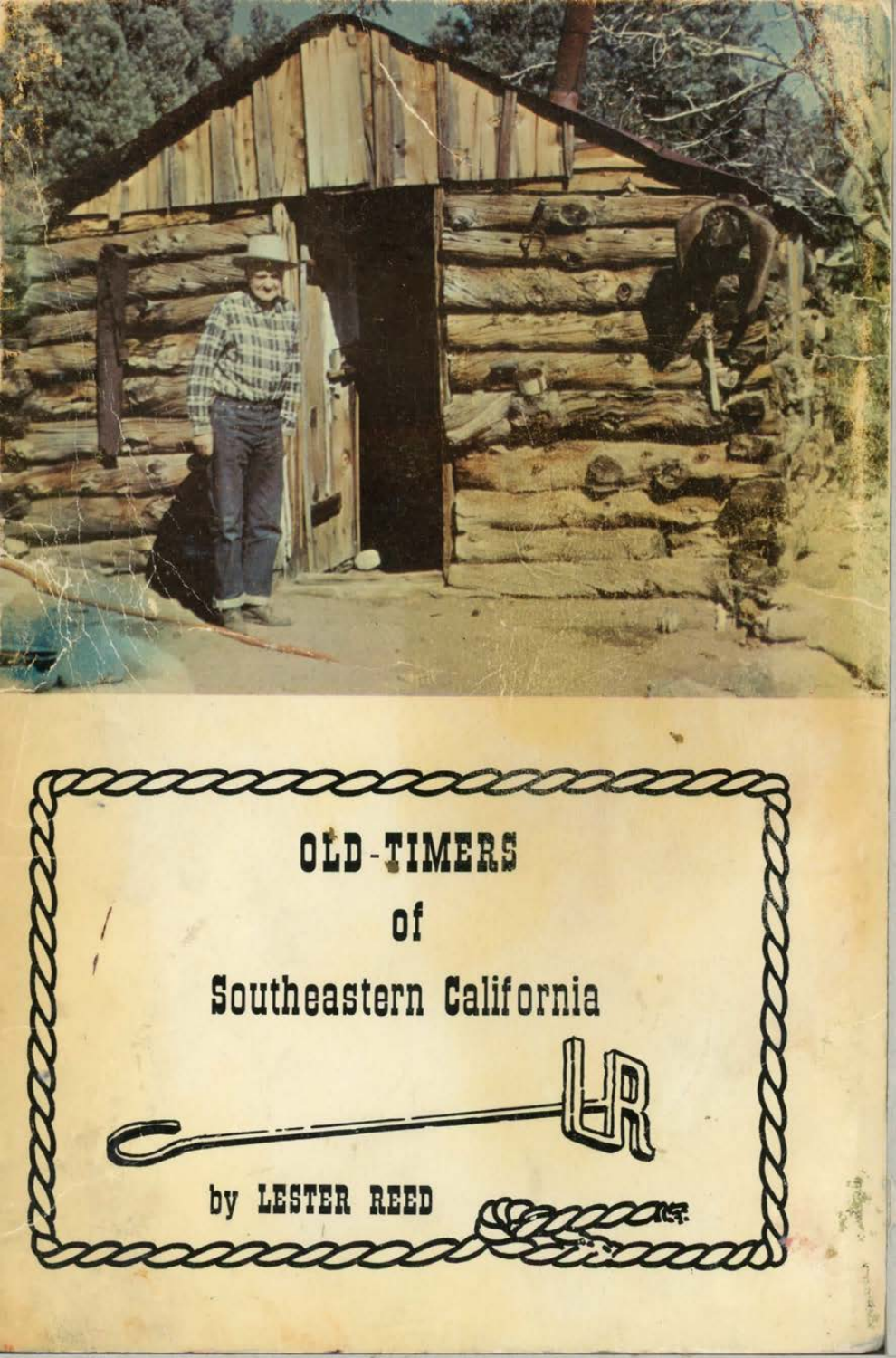## **FRANK CHRYSLER**

At Lone Pine, Inyo County, California, lives one of California's native sons by the name of Frank Chrysler. He was born at Kernville. California, but has spent most of his life in Invo County working as stage driver. packer, and cowboy. I have stopped in at cow camps where Frank was the cook, and for sure I sat down to an enjoyable meal. Being an old-time cowboy himself, he surely knows how to prepare a pleasing meal for those who work with cattle, either when on the trail or when at camp. Now living pretty much in retirement. Frank owns rental property as testimonial to the fact that he has lived with thoughts of his tomorrows. and now his todays are fruitful to his advantage.

I have known Frank for about twenty years, and I have reason to think of him as one of those men who will go into the back country and stay without wanting to come out for Saturday nights. As I remember, he stayed in the Monache area of Tulare County, in the High Sierras in the summer time for cattlemen, and also at Little Whitney. When he would be at Little Whitney, Johnnie Lacey, as a young boy, would go to stay with him and have a great time fishing for trout. I often said at that time I never felt sure whether Johnnie and Frank were two young boys having a good time together, or whether they were two men getting along in years. Evidently Frank enjoyed having the young boy with him, and I do know the boy was happy when out with Frank. To me there is no doubt that such companionship helps to make better men of our little boys.

On the 27th day of June, 1966. I contacted Frank where he lives in Lone Pine, California, and on the tape recorder I received from him his way of telling about experiences in earlier days of Invo County. I learned that Frank Chrysler was born on September 20, 1890, making him just 39 days older than myself. Should we choose to use the expression, we can say that a lot of water has run under the bridges since that date, and of his way in life there are many experiences that could be related in these pages, but because of space I will deal with what to me are the highlights of what I have on the recorder.

As a very young man Frank Chrysler drove a two horse stage between the mining town of Darwin in Invo County, California, to Ballarat in Southern California, not far from the California and Nevada line. Along the stage route was the Junction Ranch where the Ballarat road and the one from China Lake area joined, and it was there that the stage drivers changed horses. Also at the Junction Ranch in earlier days, it was Mrs. Green who milked cows there inside corrals made of stone and evidently she shipped the milk by stage. In the early days the Junction Ranch served as a stopover place for the teamsters hauling freight.

When Frank Chrysler drove the two horse stage by way of the Junction Ranch, it was at Ballarat he met the stages traveling both north and south. From Darwin to Ballarat was a day's trip, and the following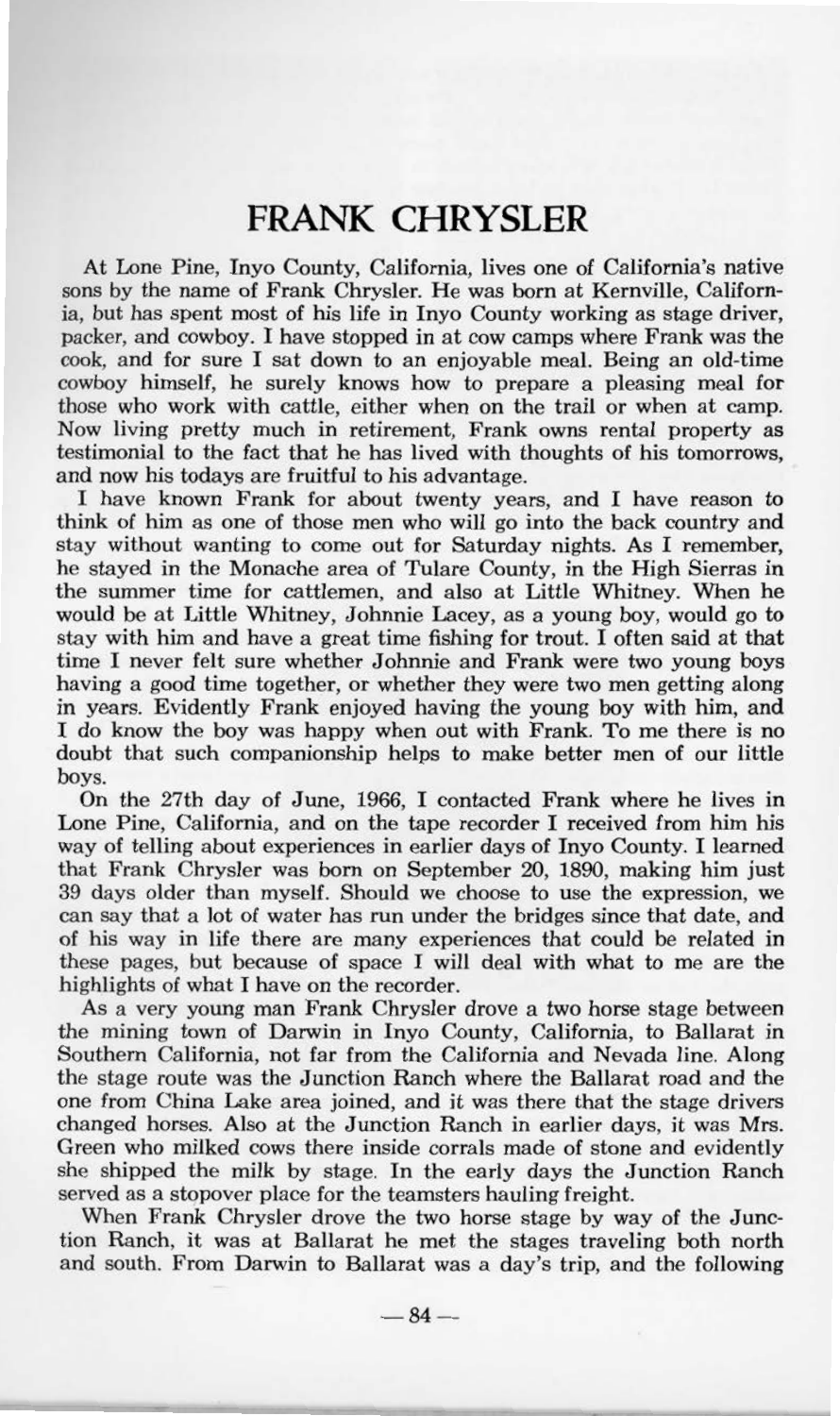

**Frank Chrysler. One of Inyo County's early day packers, cowboys, and stage drivers. Photo by Lester Reed.** 

day he would return to Darwin. He tells of the weather reaching 122 at Ballarat, where the thermometer was in an old adobe saloon building and the floor was kept wet.

When Frank Chrysler was at the age of 14 he drove the four horse stage coach one round trip between Indian Wells and Mojave. For some reason the regular driver was unable to make the trip, and Frank, at the age of 14 years, was the best qualified to take the driver's place. Around those desert way stations there were not many persons available to serve as extras.

Another time when Frank was very young, and at Coyote Holes between Little Lake and Mojave, surveyors were camped there working out the route for the aquaduct to Los Angeles. The man who drove the team to take the surveyors to and from work had been hurt, so young Frank Chrysler was again the one to drive the team for them over a distance of 8 or 10 miles each way.

About 1908 Frank was doing cowboy work in the Cosos when the cattlemen there were such old-timers as Domingo Dominique, Silas Reynolds, and later Summers and Butler. When he was camped at the Junction Ranch, beef would be butchered to send to the Skidoo Mine, and, of course, for their own use at the cattle camp. Frank mentions what fine flavored meat it was, and how well I know what he means, for it was on that cattle range that I ate my first of the Lacey beef.

One of the old-timers Frank Chrysler tells about as being in the Junction Ranch area was a man by the name of Al Williams. One time when this man, Frank, and Domingo were camped at. Cole Spring, Al Williams had a bad case of exema, so went down to the Coso Hot Springs in search of a cure. After being there for awhile his trouble cleared up, and being over-anxious to get back to the cattle camp at Cole Spring, he started out on foot. Instead of starting out on the old road running between the two points across some of the mesa-like areas that was not a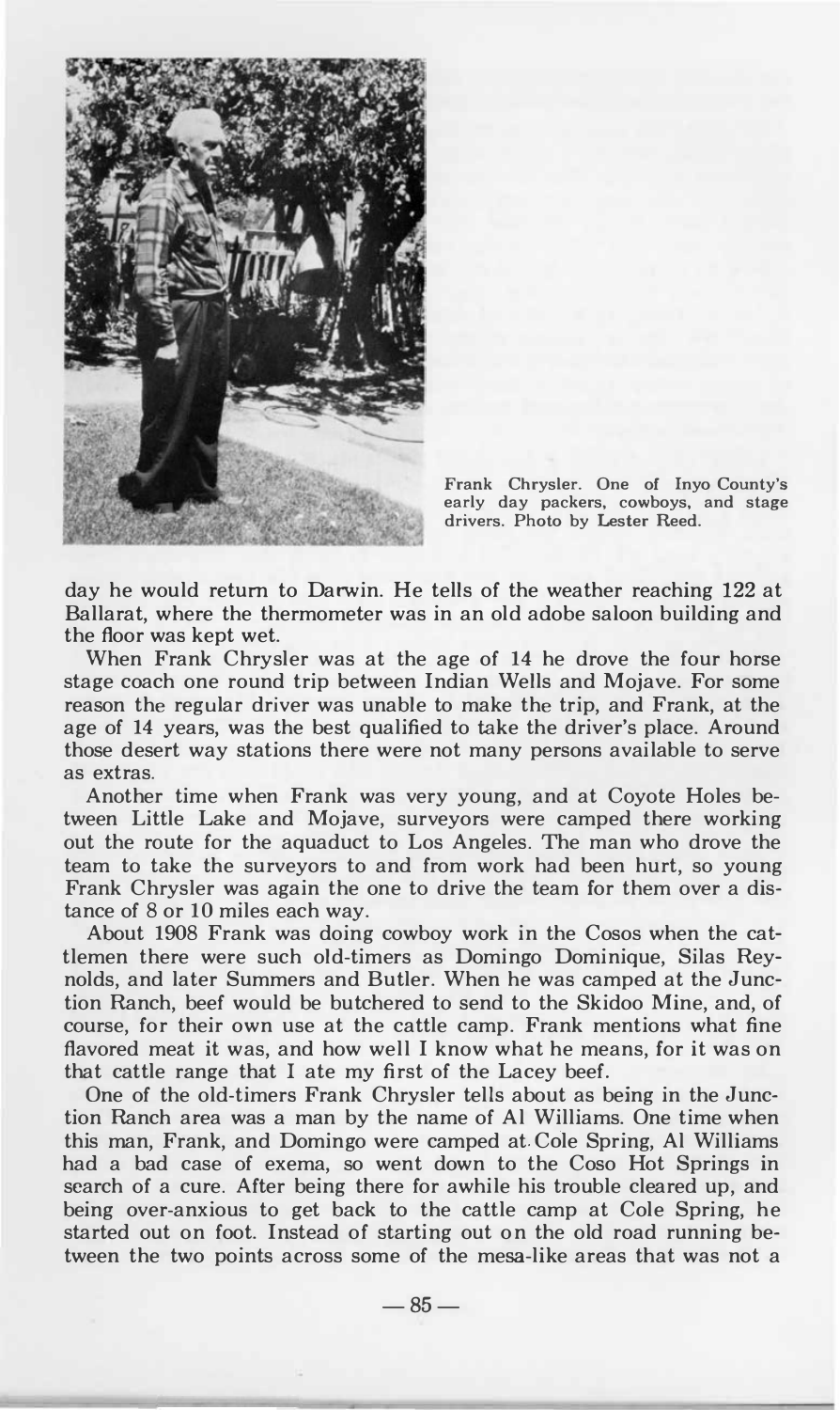direct route, the man thought to take a short-cut by traveling up one of the draws that led him through a rough canyon.

Of course the men at Cole Spring did not know anything about Williams having left the Coso Springs. So, about two weeks later, when a man from the Coso Hot Springs arrived at Cole Spring looking for his burro, he was surprised and worried to learn that Williams had not arrived there. Frank Chrysler and the others went in search for the missing man, and when getting down near the canyon Williams had chosen as a short cut, they could see some ravens soaring over a rough rocky place in the canyon, and down in the boulders they found the body. Going back out and reporting to the officers what they had found, the officers, because of the reported condition of the man's remains, advised that they go back and do the best they could in the way of burial. They found a diary with the remains of the man's body showing he had fallen and broken an ankle and been able to keep his diary for nine days.

Frank tells of what a fine pistol shot Williams was. One time when Williams was at a ranch or cattle camp, the owner asked him if he would shoot a chicken for him. When a certain rooster was pointed out by the man, Williams jerked his pistol and shooting from the hip, shot the rooster's head off. Of course it was easy to think that this might have been an accidental shot, but not long after when the owner of the place wanted another chicken, and a certain one was pointed out, another rooster had lost his head in exactly the same manner.

While telling of old-timers of the desert area, Frank mentions a man by the name of Coffee who drove a mule team hauling freight between Johannesburg and the Skidoo Mine. Frank mentions Mr. Coffee's mules as being some of the finest big mules he has ever seen. The stage drivers who traveled over this same route changed teams several times. Frank tells of one of the old-time stage drivers who could take one of the old long braided four-horse whips and knock a horse-fly from the back of one of the animals in his team without hurting the horse or mule.

As a young man Frank worked on the salt tramway between Saline Valley and the Owens Lake area. The tramway was about thirteen and one half miles in length. Aside from working on a division of the tramway, he worked two winters at the salt mill on the Owens Lake end of the tramway. He had quit working as a cowboy about 1917, and then from working at the salt works he went to work as a packer out of Lone Pine about 1921. In those days they packed from the town of Lone Pine, and the distance to Cottonwood Lakes was about 21 miles, making a long pack trip over rough mountain trails.

In mentioning old-time packers, he tells of a man by the name of Logan, who packed out of Big Pine. Archie Dean and Lee Pierce were packers out of Independence. From Lone Pine were the Olivases. Fred Burkehardt and a man by the name of Cooke were packing from Sage Flat at the foot of the mountains to the west of Olancha. Barney Sears had a pack station at Sage Flat and one on Cottonwood Creek. Bonner and Agner were old-time packers out of Lone Pine. Then farther to the south than Sage Flat was a packer by the name of Cowan, and another by the name of Phelan. Sam Lewis bought the Cowan Station.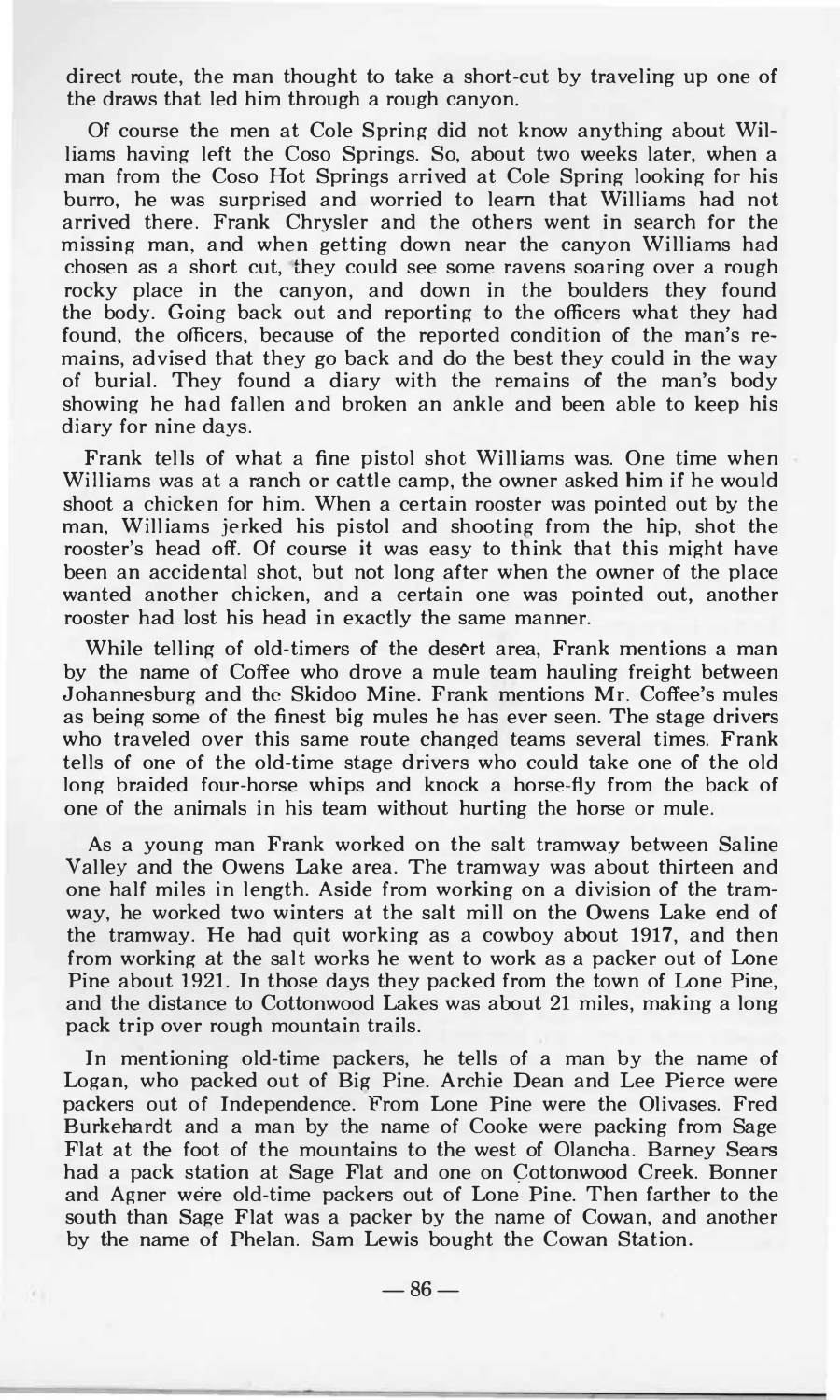Frank Chrysler tells of working with another man when the two of them had 3,600 pounds of cable to pack over a rough mountain trail. They loaded this cable onto 13 head of mules extending from one mule to the other with coils on each mule summing up to around 276 pounds to the mule. Frank states that had one mule fallen off the trail the other twelve would have been most likely to have gone over too. From the Lone Pine Depot of the Southern Pacific Railroad, Frank Chrysler and Elvis Bonner packed the machinery and other materials for the building of a mining mill across the Inyo Mountains to a place known as Beverage not too far from Saline Valley. The distance across that miner's trail over the rugged mountains was 16 miles, and the heaviest piece of machinery packed on one mule was 320 pounds: quite a chore for two men to lift onto the back of a mule, then get it tied on and balanced to ride over such rough terrain for a distance of 16 miles.

Prior to the time Frank and Elvis were packing the materials for building the mill, there had been other old-timers quite some time before them packing out gold worth many thousands of dollars. How often do we pause to realize the effort and money spent in mining before our time, and when transportation was only by pack-animals and the freight teams. There are not many of those old boys left any more, and most surely it was such old-timers who blazed the way for us.

In the early part of Frank Chrysler's life he rode a horse from Darwin to Keeler to get the doctor for a man who had pneumonia. In those days when a doctor was called he went by whatever means were available. Quite different from ordering a patient taken to some hospital where the doctor can attend to a number of patients.

Frank tells of a time after some of the old-timers in Owens Valley began driving automobiles. Four of those old boys had been somewhere to the south of Lone Pine driving over the very rough dirt road, and on the return trip, near where Cottonwood Creek crossed the road, the driver of the big car, in which they were riding, hit a deep chuckhole, when driving too fast for the condition of the road. Everyone bounced high above their seats, and when getting up the road five or six miles, one of the men riding on the back seat called to the driver and said: "Hey! I don't know what is the matter, but my partner is not here anymore." Turning around and going back to where they hit the chuckhole there was the only sober man of the four beside the road with some ribs broken.

Such old-timers as Frank Chrysler are dropping out of the picture one by one, and with them we will lose much of the history of their day. Those old boys knew how to make the best of what was available to them, and those whom I have known and admired are not of the type to complain when the situation was not just to their liking.



 $-87-$